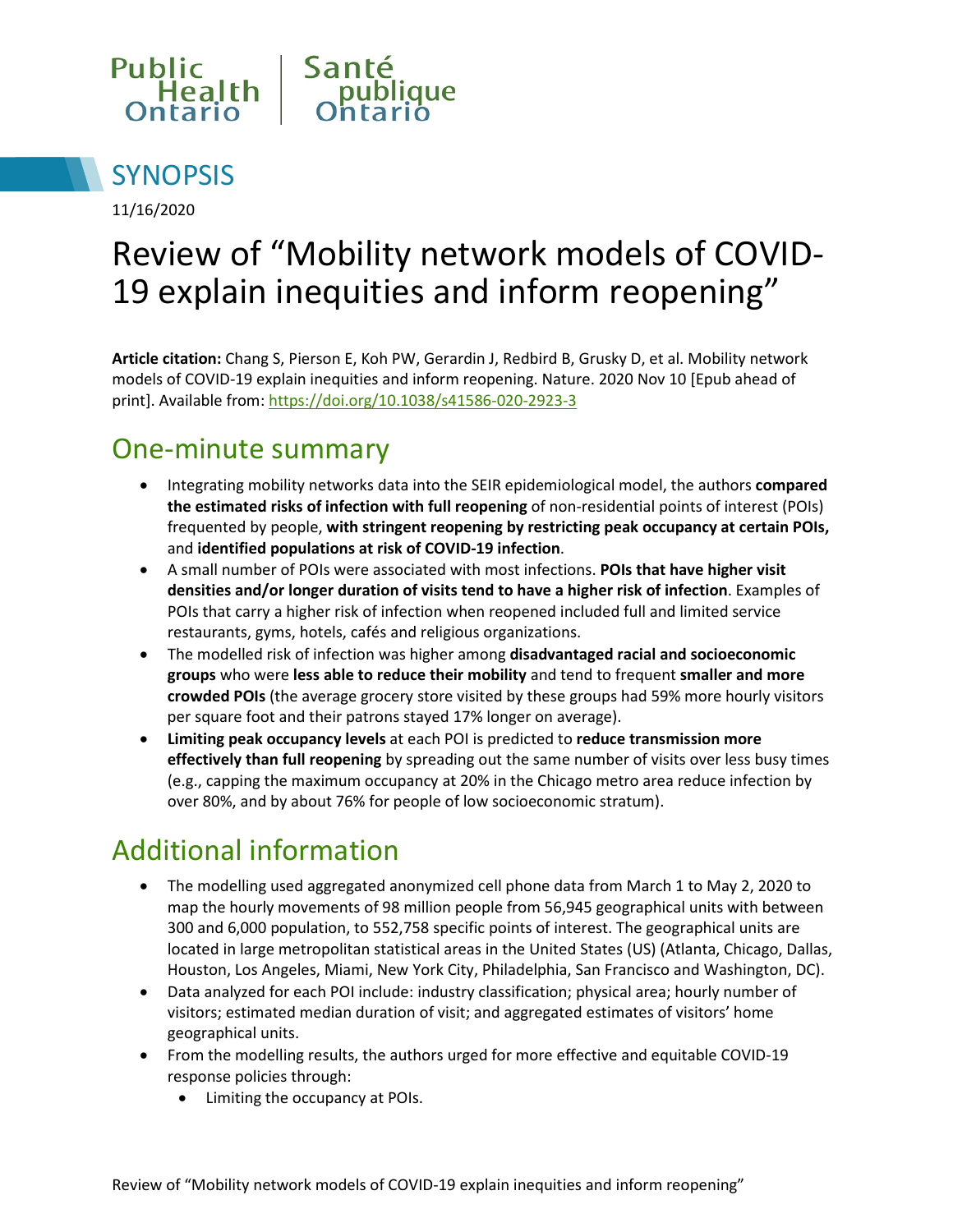- Setting up emergency food distribution centres to reduce crowdedness in high-risk POIs.
- Enhancing accessibility to testing in areas at high risk of infection.
- Reducing mobility by supporting sick workers to stay home.
- Enhancing workplace infection prevention practices for essential workers (e.g., provision of appropriate personal protective equipment, improving ventilation, maintaining physical distancing).

### PHO reviewer's comments

- As COVID-19 continues to spread globally, public authorities aim to identify control measures that are both effective and minimally disruptive. To this end, studies of outbreak clusters and case studies provide information on the locations where COVID-19 may be spread. A study of an outbreak onboard a cruise ship showed that COVID-19 is likely to be transmitted in crowded environments.<sup>1</sup> Meanwhile, a case study has showed early on in the pandemic that a masked symptomatic individuals with COVID-19 may have a relatively low probability of transmission onboard a flight, so long as they are properly masked.2 Such case studies provide important insights into environments where COVID-19 transmission may occur; however, they do not provide an accounting of the total role of different types of environments in driving transmission.
- Prior studies have shown that human mobility data, based on cellular phone GPS data, can be used to provide standardized, and internationally comparable measures of physical distancing, and can predict future COVID-19 incidence. $3,4$  In this study, using granular human mobility data on the time spent in a variety of locations of interest, and a simple mathematical model of COVID-19 transmission, the authors have been able to provide insights into the role of different environments in driving COVID-19 transmission. First, the model was able to identify the relationship between crowded environments and levels of future COVID-19 incidence in US cities. Armed with this model, the authors were able to test simple hypotheses regarding the proportional role of specific classes of locations in driving COVID-19 incidence in those locations.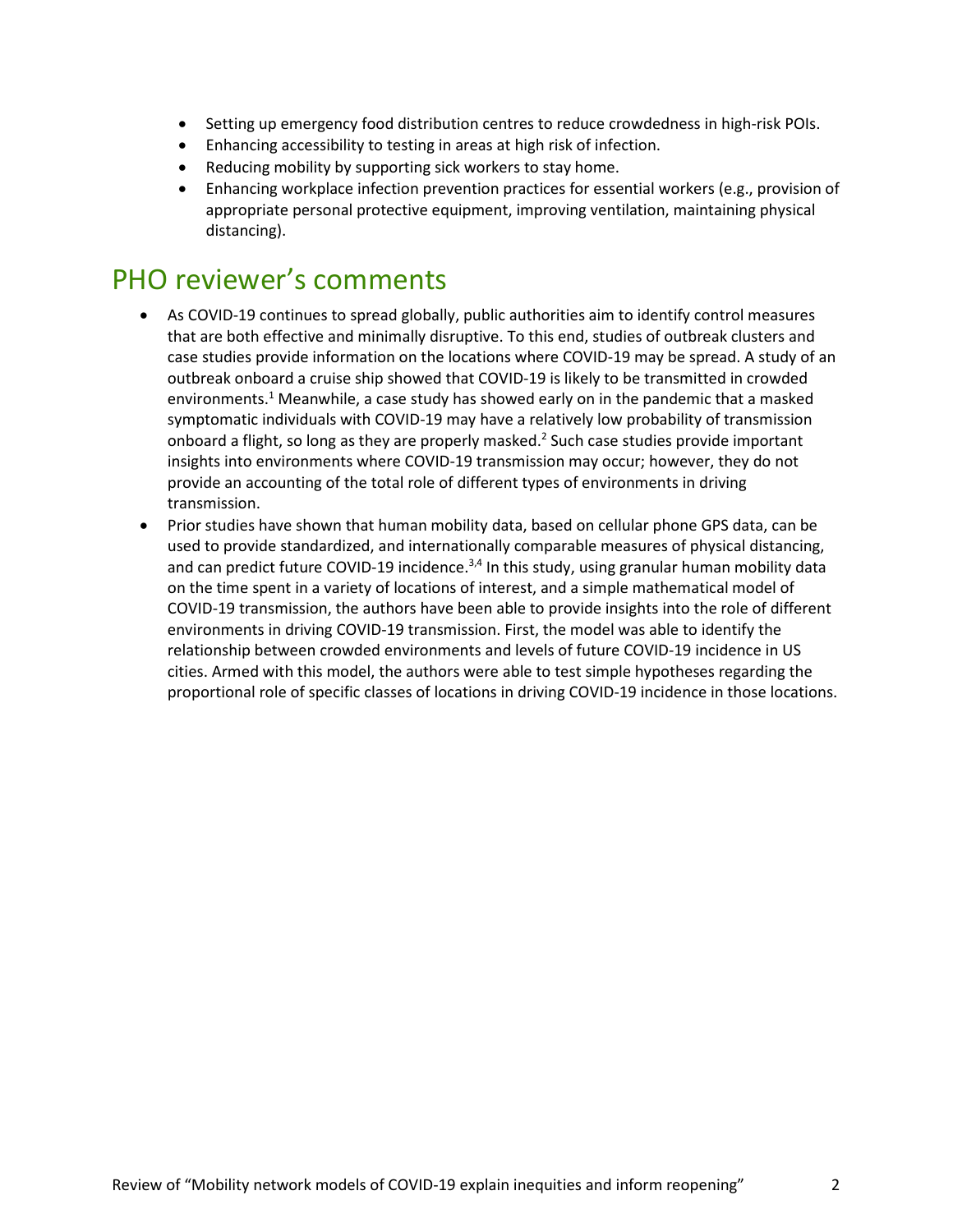### Additional references

- 1. Mizumoto K, Kagaya K, Zarebski A, Chowell G. Estimating the asymptomatic proportion of coronavirus disease 2019 (COVID-19) cases on board the Diamond Princess cruise ship, Yokohama, Japan, 2020. Euro Surveill. 2020;25(10):2000180. Available from[: https://doi.org/10.2807/1560-](https://doi.org/10.2807/1560-7917.es.2020.25.10.2000180) [7917.es.2020.25.10.2000180](https://doi.org/10.2807/1560-7917.es.2020.25.10.2000180)
- 2. Schwartz KL, Murti M, Finkelstein M, Leis JA, Fitzgerald-Husek A, Bourns L, et al. Lack of COVID-19 transmission on an international flight. CMAJ. 2020;192(15):E410. Available from: <https://doi.org/10.1503/cmaj.75015>
- 3. Soucy J-PR, Sturrock SL, Berry I, Westwood DJ, Daneman N, MacFadden DR, et al. Estimating effects of physical distancing on the COVID-19 pandemic using an urban mobility index. medRxiv 20054288 [Preprint]. 2020 May 24 [cited 2020 Nov 16]. Available from: <http://medrxiv.org/lookup/doi/10.1101/2020.04.05.20054288>
- 4. Badr HS, Du H, Marshall M, Dong E, Squire MM, Gardner LM. Association between mobility patterns and COVID-19 transmission in the USA: a mathematical modelling study. Lancet Infect Dis. 2020;20(11):1247–54. Available from: [https://doi.org/10.1016/S1473-3099\(20\)30553-3](https://doi.org/10.1016/S1473-3099(20)30553-3)

### Citation

Ontario Agency for Health Protection and Promotion (Public Health Ontario). Review of "Mobility network models of COVID-19 explain inequities and inform reopening". Toronto, ON: Queen's Printer for Ontario; 2020.

### Disclaimer

This document was developed by Public Health Ontario (PHO). PHO provides scientific and technical advice to Ontario's government, public health organizations and health care providers. PHO's work is guided by the current best available evidence at the time of publication.

The application and use of this document is the responsibility of the user. PHO assumes no liability resulting from any such application or use.

This document may be reproduced without permission for non-commercial purposes only and provided that appropriate credit is given to PHO. No changes and/or modifications may be made to this document without express written permission from PHO.

# Public Health Ontario

Public Health Ontario is an agency of the Government of Ontario dedicated to protecting and promoting the health of all Ontarians and reducing inequities in health. Public Health Ontario links public health practitioners, front-line health workers and researchers to the best scientific intelligence and knowledge from around the world.

For more information about PHO, visit publichealthontario.ca.